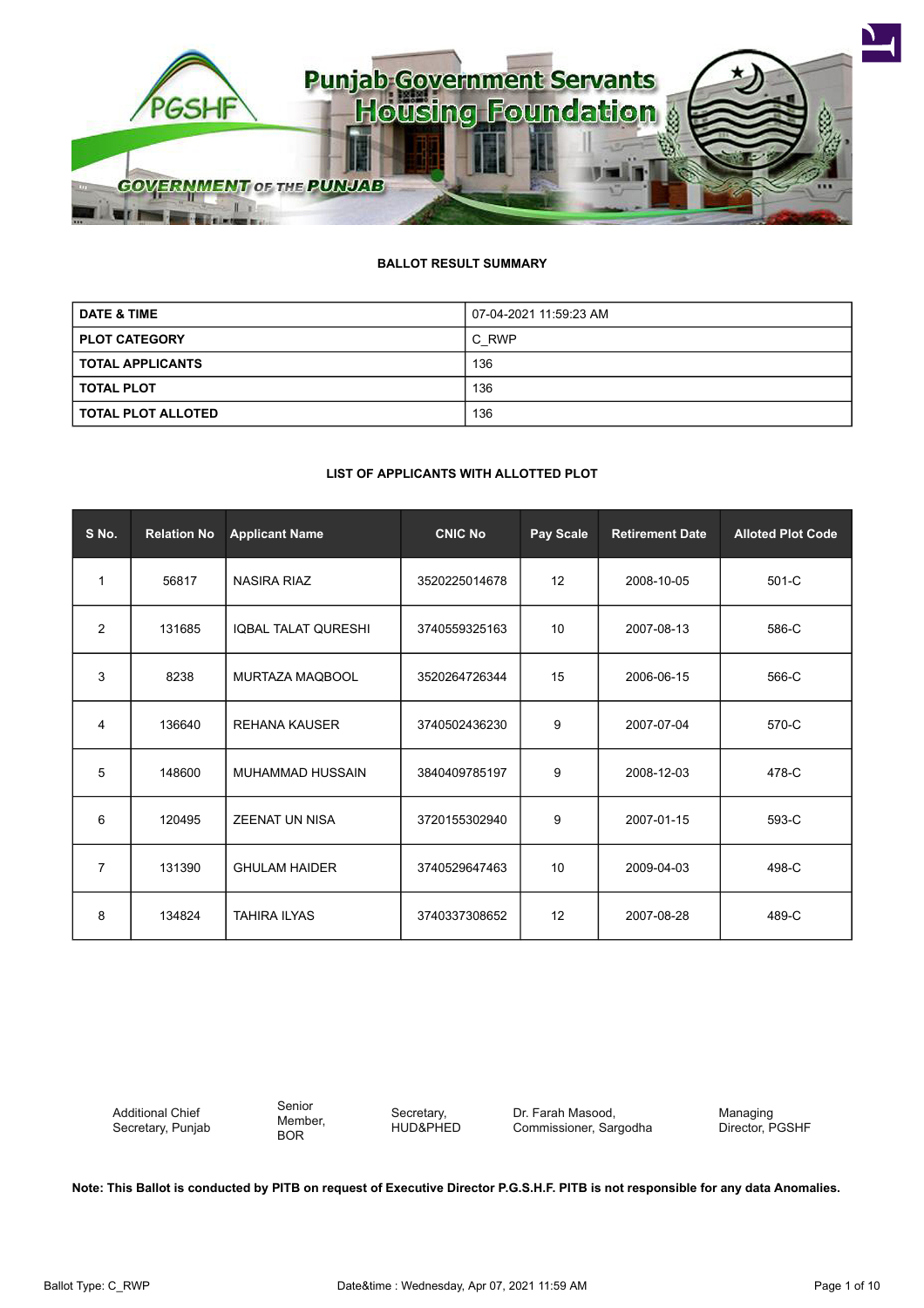| S No. | <b>Relation No</b> | <b>Applicant Name</b>      | <b>CNIC No</b> | Pay Scale | <b>Retirement Date</b> | <b>Alloted Plot Code</b> |
|-------|--------------------|----------------------------|----------------|-----------|------------------------|--------------------------|
| 9     | 47107              | DR. ZAIR ABBAS SHIRAZI     | 3520253569987  | 15        | 2009-05-26             | 505-C                    |
| 10    | 131238             | ZAFAR MAHMOOD MINHAS       | 3740584159751  | 15        | 2008-09-01             | 543-C                    |
| 11    | 50058              | <b>MUHAMMAD RAFIQUE</b>    | 3520014403497  | 12        | 2009-02-01             | 565-C                    |
| 12    | 117691             | <b>AISHA TUFAIL</b>        | 3650246609980  | 11        | 2009-03-05             | 545-C                    |
| 13    | 132477             | SHAH JEHAN BEGUM           | 3820111196742  | 12        | 2006-12-01             | 550-C                    |
| 14    | 130621             | MUSHTAQ AHMAD GILL         | 3410139856211  | 14        | 2009-05-24             | 493-C                    |
| 15    | 71647              | <b>MUHAMMAD AMIR</b>       | 3820212852297  | 10        | 2009-02-05             | 576-C                    |
| 16    | 92111              | MUHAMMAD ASHRAF            | 3410305493115  | 12        | 2009-01-02             | 595-C                    |
| 17    | 54686              | <b>INAYAT MUNEER</b>       | 3520268526750  | 10        | 2007-05-10             | 591-C                    |
| 18    | 144756             | SHEIKH SHABBIR AHMED       | 3710117386031  | 14        | 02.04.2009             | 592-C                    |
| 19    | 46763              | MUHAMMAD TARIQ AFZAAL KHAN | 3520223663527  | 11        | 2006-11-04             | 584-C                    |
| 20    | 144170             | <b>MUHAMMAD SALEEM</b>     | 3740473723037  | 10        | 2007-01-27             | 538-C                    |
| 21    | 131757             | RABIA KHANUM               | 3740230111042  | 10        | 2006-12-02             | 526-C                    |
| 22    | 109377             | <b>RIFFAT RASHID</b>       | 26954041800    | 10        | 26.08.2011             | 496-C                    |
| 23    | 125549             | MUHAMMAD RAMZAN            | 3730254780899  | 10        | 2008-07-31             | 557-C                    |

Additional Chief Secretary, Punjab

Senior Member, BOR

Secretary, HUD&PHED

Dr. Farah Masood, Commissioner, Sargodha Managing Director, PGSHF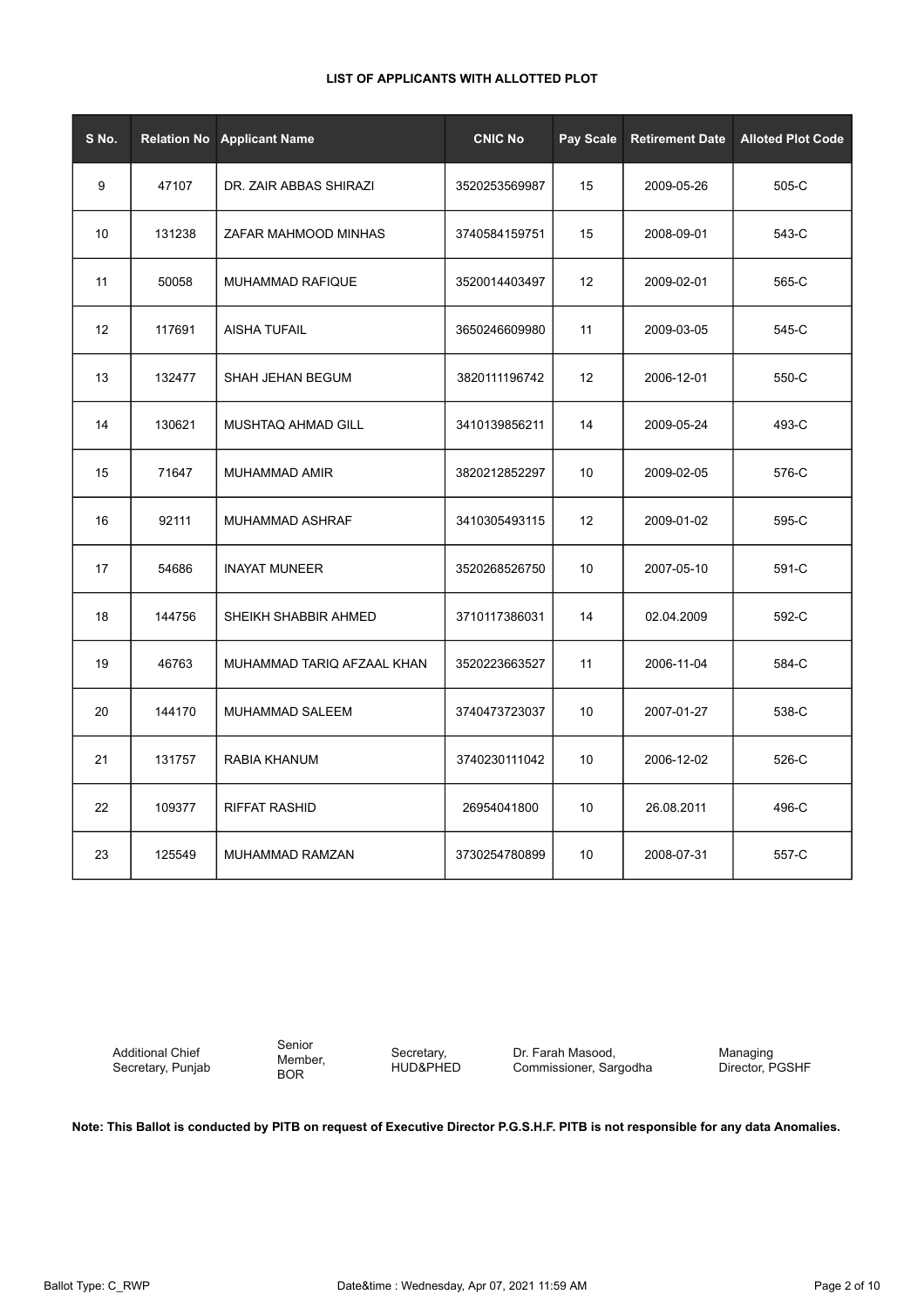| S No. | <b>Relation No</b> | <b>Applicant Name</b>       | <b>CNIC No</b> | Pay Scale         | <b>Retirement Date</b> | <b>Alloted Plot Code</b> |
|-------|--------------------|-----------------------------|----------------|-------------------|------------------------|--------------------------|
| 24    | 56015              | MUHAMMAD AKRAM SHAD         | 3520137668123  | 14                | 2009-07-31             | 534-C                    |
| 25    | 125202             | MUHAMMAD BOOTA              | 3730121958123  | 9                 | 2008-11-18             | 523-C                    |
| 26    | 120412             | <b>GHULAM FATIMA.</b>       | 3720169944906  | 12                | 2007-09-20             | 406-C                    |
| 27    | 151410             | <b>GHULAM MUHAMMAD</b>      | 3630310083581  | 9                 | 2009-01-31             | 527-C                    |
| 28    | 58245              | SHAMSHAD                    | 3520223773670  | 12                | 2007-10-19             | 567-C                    |
| 29    | 56301              | HAFIZ ABDUL RASHID          | 3520286919169  | 14                | 2008-06-30             | 583-C                    |
| 30    | 118399             | MUHAMMAD ASLAM              | 3420302661535  | 10                | 2005-10-09             | 520-C                    |
| 31    | 132404             | <b>MUHAMMAD SULTAN</b>      | 21151070493    | 11                | 16.05.2007             | 525-C                    |
| 32    | 134547             | PARVEEN AKHTAR              | 3740514000134  | 10                | 2006-04-11             | 500-C                    |
| 33    | 61490              | SABIR HUSSAIN AWAN          | 3520224299445  | 8                 | 2008-12-05             | 515-C                    |
| 34    | 136398             | PARVEEN AKHTAR              | 3740123621848  | 9                 | 2009-01-21             | 509-C                    |
| 35    | 131278             | SHAZADA BEGUM               | 3740504883984  | 10                | 2008-10-12             | 532-C                    |
| 36    | 59216              | NAEEM UZMA                  | 3520293279142  | $12 \overline{ }$ | 2009-01-31             | 472-C                    |
| 37    | 12411              | <b>GHULAM SARWAR SHAH</b>   | 3520116157669  | 12                | 2009-05-09             | 486-C                    |
| 38    | 145223             | <b>GHULAM NABI SIDDIQUI</b> | 3710117946685  | $\boldsymbol{9}$  | 2009-07-07             | 492-C                    |
| 39    | 155187             | <b>TALIB HUSSAIN</b>        | 3520148765501  | 9                 | 2009-03-19             | 571-C                    |

Additional Chief Secretary, Punjab Senior Member, BOR

Secretary, HUD&PHED Dr. Farah Masood, Commissioner, Sargodha Managing Director, PGSHF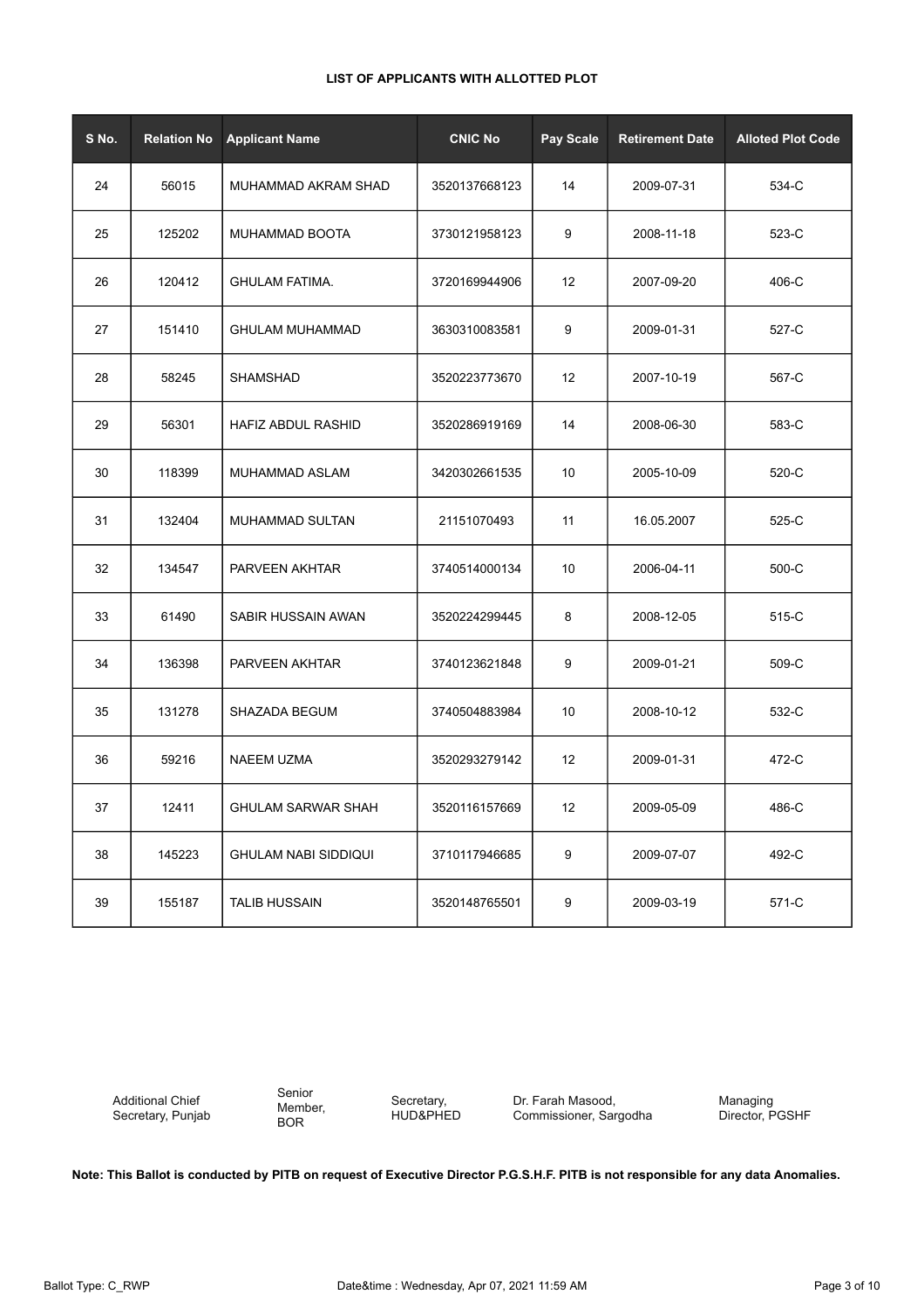| S No. | <b>Relation No</b> | <b>Applicant Name</b>       | <b>CNIC No</b> | Pay Scale | <b>Retirement Date</b> | <b>Alloted Plot Code</b> |
|-------|--------------------|-----------------------------|----------------|-----------|------------------------|--------------------------|
| 40    | 110442             | <b>KHALID IQBAL</b>         | 3520227122905  | 9         | 2006-06-30             | 539-C                    |
| 41    | 39547              | SYED SHABIR HUSSAIN BUKHARI | 3460107581921  | 11        | 2007-04-14             | 484-C                    |
| 42    | 113221             | MUHAMMAD SALEEM AKHTAR      | 3330321846725  | 14        | 2009-03-25             | 479-C                    |
| 43    | 133603             | KHALID MAHMOOD ABBASSI      | 3740404713661  | 14        | 2006-07-15             | 556-C                    |
| 44    | 138106             | <b>TASNEEM KAUSAR</b>       | 3740114002660  | 12        | 2006-08-31             | 507-C                    |
| 45    | 132812             | MOHAMMAD HANIF NAYYER       | 3740564210137  | 14        | 2008-05-22             | 521-C                    |
| 46    | 131797             | <b>GHULAM ZOHRA</b>         | 3740198070414  | 12        | 2007-10-11             | 473-C                    |
| 47    | 136665             | ZAMARD-UN-NISA              | 3740247422796  | 9         | 2008-12-02             | 502-C                    |
| 48    | 142698             | MUHAMMAD IQBAL              | 3520221090981  | 14        | 2008-02-29             | 533-C                    |
| 49    | 134165             | AKHTER JAVED                | 21064154968    | 9         | 21.04.2009             | 551-C                    |
| 50    | 109723             | <b>MUHAMMAD ISLAM</b>       | 3520292704105  | 10        | 2009-03-02             | 408-C                    |
| 51    | 89404              | <b>ASGHAR ALI</b>           | 3460277980305  | 15        | 2009-05-31             | 564-C                    |
| 52    | 133422             | FIDA HUSSAIN ABBASI         | 3740424111011  | 14        | 2007-09-30             | 540-C                    |
| 53    | 114341             | <b>MAQSOOD AHMAD SHAHID</b> | 3650118159233  | 10        | 2007-03-01             | 537-C                    |
| 54    | 59530              | <b>NAJMI QURESHI</b>        | 3520114743282  | 11        | 2008-10-22             | 569-C                    |
| 55    | 131905             | FARHAT UL ISLAM QURESHI     | 3740506340113  | 13        | 2007-08-01             | 568-C                    |

Additional Chief Secretary, Punjab Senior Member, BOR

Secretary, HUD&PHED Dr. Farah Masood, Commissioner, Sargodha Managing Director, PGSHF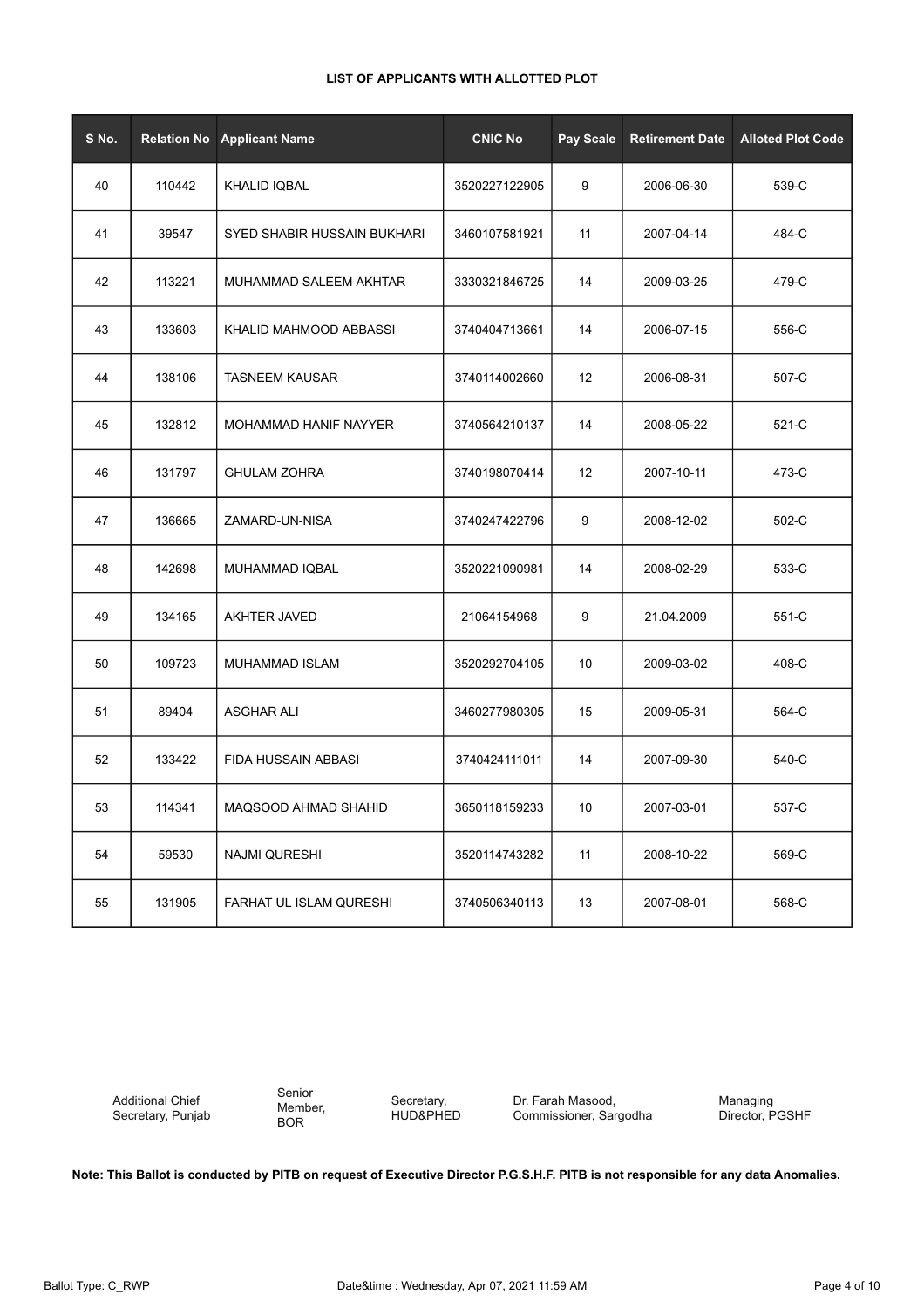|  | LIST OF APPLICANTS WITH ALLOTTED PLOT |  |  |
|--|---------------------------------------|--|--|
|--|---------------------------------------|--|--|

| S No. |        | <b>Relation No Applicant Name</b>                | <b>CNIC No</b> |    |            | Pay Scale Retirement Date Alloted Plot Code |
|-------|--------|--------------------------------------------------|----------------|----|------------|---------------------------------------------|
| 56    | 88528  | MALIK MUHAMMAD ZAMAN                             | 3460346696291  | 15 | 2007-09-30 | 490-C                                       |
| 57    | 125231 | ARSHAD MAHMOOD                                   | 3730195462761  | 9  | 2006-04-28 | 474-C                                       |
| 58    | 56908  | MIAN MUHAMMAD ARSHAD                             | 3520201611967  | 14 | 2009-09-30 | 487-C                                       |
| 59    | 131689 | RIZWAN UZ ZAMAN KHAN GHURI                       | 3740569368063  | 10 | 2009-01-06 | 588-C                                       |
| 60    | 136822 | <b>GHULAM GHOUS</b>                              | 3740114719813  | 9  | 2009-06-13 | 597-C                                       |
| 61    | 124291 | SYEDA UZMA BATOOL                                | 22263149568    | 9  | 2008-07-14 | 578-C                                       |
| 62    | 50370  | <b>NAJMA PERVEEN</b>                             | 3520223460346  | 9  | 2009-08-13 | 494-C                                       |
| 63    | 154036 | NAZIR AHMAD MALIK                                | 3420208536423  | 14 | 2009-07-31 | 477-C                                       |
| 64    | 66502  | SYED TAHIR ABBAS BUKHARI                         | 3820112580125  | 15 | 2008-12-20 | 589-C                                       |
| 65    | 110287 | SABIA KAUSAR                                     | 3520226965734  | 11 | 2009-01-01 | 542-C                                       |
| 66    | 103884 | <b>SURRYIA NOOR</b>                              | 3120202391692  | 10 | 2009-01-01 | 481-C                                       |
| 67    | 131803 | <b>NIGHAT PERVEEN</b>                            | 3740504206084  | 12 | 2005-09-30 | 547-C                                       |
| 68    | 67241  | MUHAMMAD AZHAR MEHMOOD UL<br><b>HASSAN SABRI</b> | 3430117785943  | 15 | 07.05.2009 | 598-C                                       |
| 69    | 114367 | MUHAMMAD ASGHAR                                  | 3650118804239  | 14 | 2009-05-25 | 544-C                                       |
| 70    | 58390  | MOHAMMAD ASLAM                                   | 3520276844217  | 10 | 2008-12-31 | 510-C                                       |
| 71    | 92703  | AZRA KHANAM                                      | 3410466227550  | 10 | 2009-02-28 | 560-C                                       |

Additional Chief Secretary, Punjab Senior Member, BOR

Secretary, HUD&PHED

Dr. Farah Masood, Commissioner, Sargodha Managing Director, PGSHF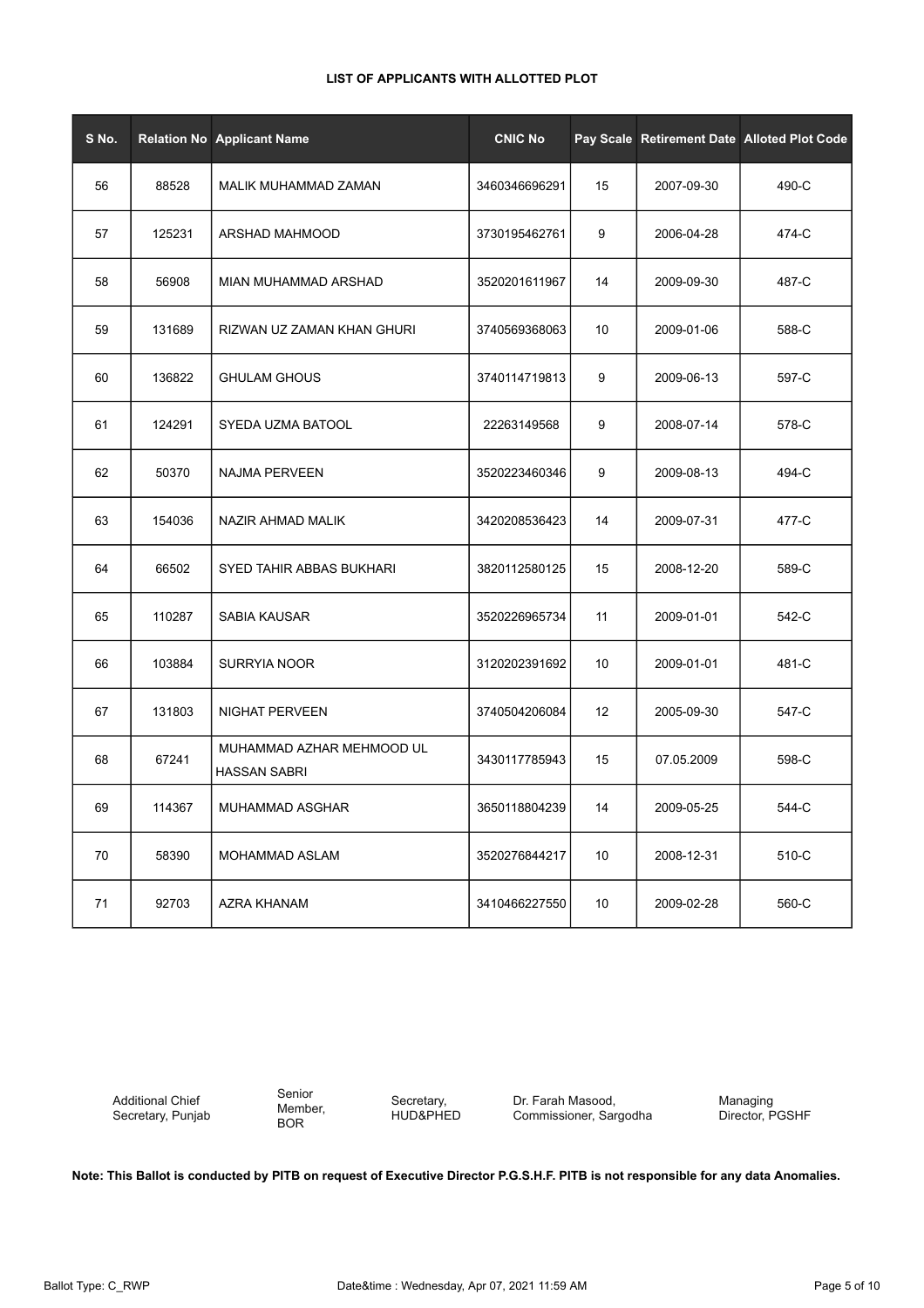| S No. | <b>Relation No</b> | <b>Applicant Name</b>    | <b>CNIC No</b> | Pay Scale | <b>Retirement Date</b> | <b>Alloted Plot Code</b> |
|-------|--------------------|--------------------------|----------------|-----------|------------------------|--------------------------|
| 72    | 136257             | RASHDA JABEEN            | 3740505702934  | 9         | 22.09.2005             | 581-C                    |
| 73    | 133527             | <b>FAIZ AHMAD</b>        | 21050432857    | 14        | 01.01.2009             | 582-C                    |
| 74    | 131293             | <b>MUHAMMAD SHARIF</b>   | 3740522441323  | 14        | 2009-01-07             | 499-C                    |
| 75    | 46051              | MUHAMMAD SALEEM KHAN     | 3520291600727  | 11        | 2006-11-29             | 577-C                    |
| 76    | 47660              | NOOR MUHAMMAD CHAUHAN    | 3520034252159  | 12        | 2009-06-02             | 541-C                    |
| 77    | 84647              | MUHAMMAD ZAFAR           | 3530243399181  | 9         | 2009-02-03             | 559-C                    |
| 78    | 52444              | <b>KANIZ KUBRA</b>       | 3520235629054  | 10        | 2007-10-18             | 470-C                    |
| 79    | 51906              | PARVEEN AKHTAR           | 3520112848546  | 9         | 2007-02-14             | 554-C                    |
| 80    | 59292              | MUSARRAT IQBAL           | 3520225400972  | 14        | 2008-08-01             | 602-C                    |
| 81    | 59466              | PARVEEN KAMRAN           | 3520225824298  | 14        | 2009-07-28             | 562-C                    |
| 82    | 144086             | SYED MUMTAZ HUSSAIN SHAH | 3820178227221  | 12        | 2008-06-04             | 549-C                    |
| 83    | 70622              | KHUDA BAKHSH             | 3820111628183  | 10        | 2009-05-09             | 529-C                    |
| 84    | 108189             | ABDUL GHAFOOR KHAN       | 3520280806647  | 9         | 2005-10-03             | 535-C                    |
| 85    | 129795             | MUHAMMAD AKRAM           | 3410124807515  | 11        | 2009-08-31             | 512-C                    |
| 86    | 49093              | <b>IFTIKHAR HUSSAIN</b>  | 3520222675109  | 14        | 2009-03-01             | 491-C                    |
| 87    | 57953              | ROZDAR KHAN              | 3520115320669  | 9         | 2008-04-14             | 503-C                    |

Additional Chief Secretary, Punjab Senior Member, BOR

Secretary, HUD&PHED Dr. Farah Masood, Commissioner, Sargodha Managing Director, PGSHF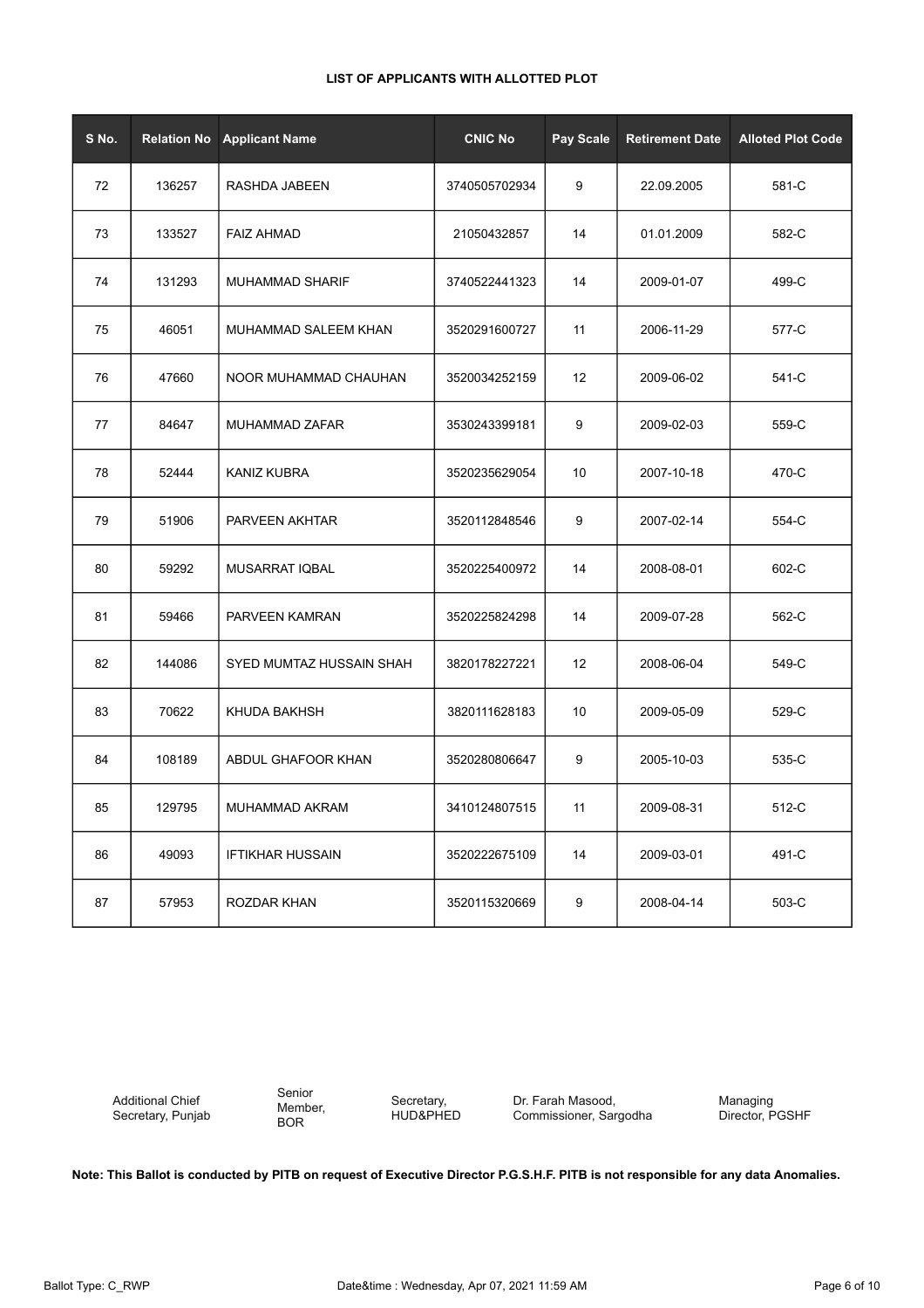|  | LIST OF APPLICANTS WITH ALLOTTED PLOT |
|--|---------------------------------------|
|--|---------------------------------------|

| S No. | <b>Relation No</b> | <b>Applicant Name</b>      | <b>CNIC No</b> | Pay Scale | <b>Retirement Date</b> | <b>Alloted Plot Code</b> |
|-------|--------------------|----------------------------|----------------|-----------|------------------------|--------------------------|
| 88    | 92626              | NAJMA ASLAM                | 3410422355118  | 11        | 2009-06-08             | 555-C                    |
| 89    | 61866              | MUHAMMAD RAFIQUE           | 3520128474923  | 15        | 2008-06-20             | 508-C                    |
| 90    | 115227             | <b>SOFIA NASREEN</b>       | 3650250522440  | 11        | 2009-02-01             | 552-C                    |
| 91    | 94769              | AZIZUN NISA                | 3410125035910  | 11        | 2009-04-09             | 558-C                    |
| 92    | 116002             | MUHAMMAD MURAD KHAN RATH   | 3650217477901  | 12        | 2009-04-19             | 522-C                    |
| 93    | 110238             | CH ABDUL GHAFOOR           | 3520229510519  | 9         | 2009-06-07             | 599-C                    |
| 94    | 128980             | ABDUL JABBAR               | 3450216223511  | 10        | 2007-01-14             | 516-C                    |
| 95    | 143283             | <b>SAEEDA AKHTER</b>       | 3460125496506  | 10        | 2008-01-05             | 485-C                    |
| 96    | 29870              | MUHAMMAD LATIF NOOR        | 3540118043345  | 11        | 2009-04-10             | 517-C                    |
| 97    | 149226             | ZULFIQAR ALI               | 3840322482477  | 14        | 2009-04-05             | 573-C                    |
| 98    | 50120              | NIGHAT BUKHARI             | 3520210008410  | 11        | 2009-09-02             | 572-C                    |
| 99    | 54080              | MUHAMMAD SHAFIQ            | 3520220703281  | 11        | 2009-07-01             | 580-C                    |
| 100   | 132074             | <b>HAMID HUSSAIN JAFRI</b> | 1720121670893  | 11        | 2009-03-02             | 471-C                    |
| 101   | 136458             | SAJID PERVAZ               | 3740306633823  | 9         | 2009-07-01             | 594-C                    |
| 102   | 99878              | MUHAMMAD AHMED WATTOO      | 3110146368349  | 15        | 2008-12-31             | 596-C                    |
| 103   | 149821             | <b>JAMSHID ALI</b>         | 3840323915739  | 9         | 2009-03-31             | 482-C                    |

Additional Chief Secretary, Punjab Senior Member, BOR

Secretary, HUD&PHED Dr. Farah Masood, Commissioner, Sargodha Managing Director, PGSHF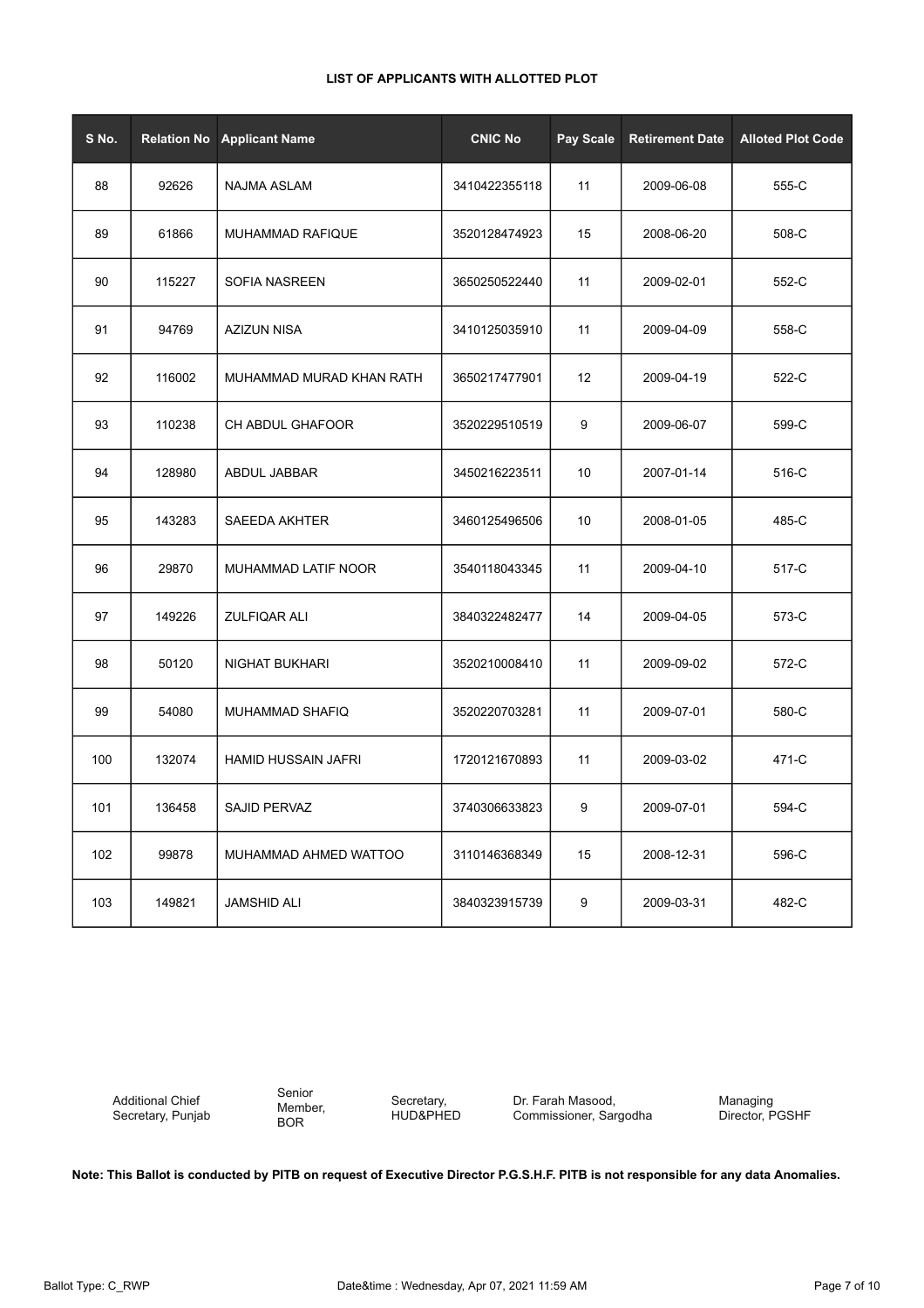| S No. | <b>Relation No</b> | <b>Applicant Name</b>     | <b>CNIC No</b> | Pay Scale | <b>Retirement Date</b> | <b>Alloted Plot Code</b> |
|-------|--------------------|---------------------------|----------------|-----------|------------------------|--------------------------|
| 104   | 129731             | PEER KHALID HUSSAIN SHAH  | 28746205056    | 10        | 2005-07-18             | 524-C                    |
| 105   | 79946              | LIAQAT ALI                | 3630411524255  | 12        | 2009-05-14             | 601-C                    |
| 106   | 75876              | KOUSAR PERVEEN            | 3630266152110  | 8         | 2006-03-03             | 585-C                    |
| 107   | 129700             | MUHAMMAD SHAFIQUE         | 3410126509733  | 9         | 2006-07-08             | 519-C                    |
| 108   | 131610             | <b>SHAFIA BEGUM</b>       | 3740556514556  | 10        | 2007-08-31             | 511-C                    |
| 109   | 57589              | SYED MUNAWAR HUSSAIN SHAH | 3420103351665  | 14        | 2009-03-09             | 497-C                    |
| 110   | 93193              | <b>SHAMIM AKHTER</b>      | 3740545847254  | 9         | 2009-09-01             | 600-C                    |
| 111   | 60406              | MUHAMMAD ASLAM            | 3520267725669  | 8         | 2008-01-19             | 528-C                    |
| 112   | 153332             | MEHMOODA YASMIN           | 3540311050252  | 9         | 21.02.2008             | 476-C                    |
| 113   | 54658              | MUHAMMAD AKRAM SHAKIR     | 3520227341701  | 14        | 2009-05-04             | 561-C                    |
| 114   | 51285              | MUHAMMAD ABDUR RASHID     | 3520230238951  | 14        | 2009-05-09             | 506-C                    |
| 115   | 135867             | SHAFQAT MASOOD            | 3740506550045  | 9         | 2009-02-07             | 495-C                    |
| 116   | 121354             | <b>HAMIDA KHATOON</b>     | 3720117349720  | 14        | 2008-03-14             | 480-C                    |
| 117   | 134571             | NAHIDA KHTOON             | 3740583243384  | 10        | 2007-01-01             | 518-C                    |
| 118   | 53072              | <b>KHALID HUSSAIN</b>     | 3520224578357  | 15        | 10.08.2009             | 531-C                    |
| 119   | 60334              | <b>MURAD BAKHSH</b>       | 3520269470635  | 14        | 2009-03-30             | 563-C                    |

Additional Chief Secretary, Punjab Senior Member, BOR

Secretary, HUD&PHED Dr. Farah Masood, Commissioner, Sargodha Managing Director, PGSHF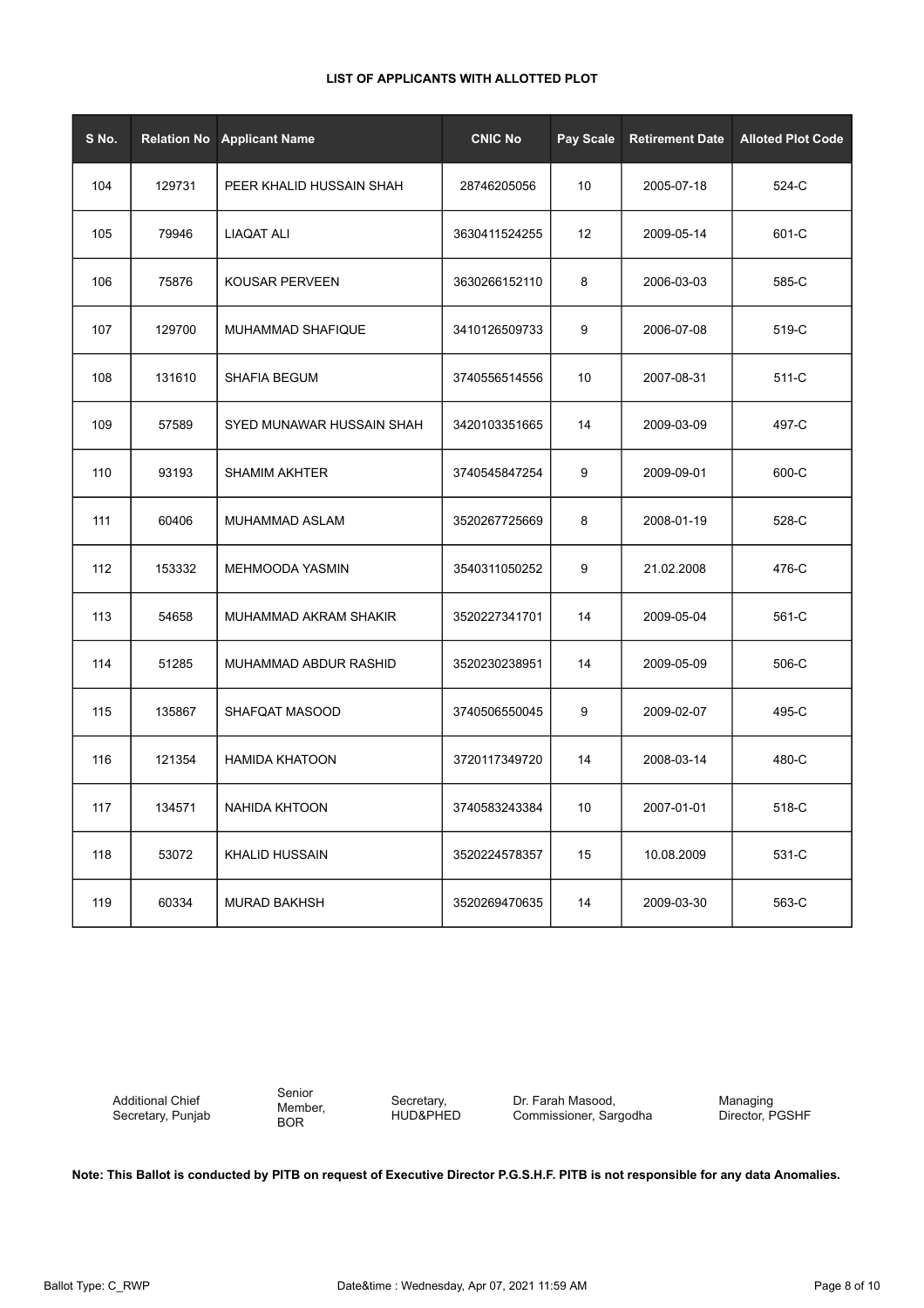|  | LIST OF APPLICANTS WITH ALLOTTED PLOT |  |  |
|--|---------------------------------------|--|--|
|--|---------------------------------------|--|--|

| S No. | <b>Relation No</b> | <b>Applicant Name</b>     | <b>CNIC No</b> | Pay Scale | <b>Retirement Date</b> | <b>Alloted Plot Code</b> |
|-------|--------------------|---------------------------|----------------|-----------|------------------------|--------------------------|
| 120   | 52576              | <b>RIAZ MASIH</b>         | 3520015062885  | 14        | 2009-07-16             | 553-C                    |
| 121   | 136358             | SOHAIL SHAHBAZ            | 3740504420237  | 11        | 2009-08-02             | 530-C                    |
| 122   | 110360             | <b>MALIK ZAHID UMAR</b>   | 3520223634225  | 14        | 2008-12-09             | 590-C                    |
| 123   | 136122             | ZIA-UN-NISA               | 6110158651354  | 12        | 2006-09-30             | 513-C                    |
| 124   | 109387             | MIRZA IJAZ BAIG           | 3520294918973  | 15        | 2007-02-06             | 514-C                    |
| 125   | 30015              | SYED WAQAR SALEEM         | 3520079221322  | 11        | 2008-05-09             | 475-C                    |
| 126   | 154586             | PARVEEN SITARA            | 3520246039372  | 8         | 2007-06-04             | 407-C                    |
| 127   | 131754             | SHAHNAZ HUSSAIN           | 3740237543972  | 11        | 2006-05-01             | 536-C                    |
| 128   | 42588              | HABIB-UR-REHMAN           | 3630299079071  | 15        | 2005-01-11             | 546-C                    |
| 129   | 144567             | RAZIA BEGUM               | 3440217572270  | 10        | 2009-06-01             | 488-C                    |
| 130   | 106469             | <b>GHULAM MUSTAFA</b>     | 3520175491279  | 9         | 18.06.2008             | 575-C                    |
| 131   | 129005             | MUHAMMAD ASHRAF           | 3410421000735  | 14        | 2009-04-18             | 548-C                    |
| 132   | 138779             | <b>ABDUL RAUF</b>         | 3740248252651  | 9         | 2009-09-21             | 504-C                    |
| 133   | 53661              | MUHAMMAD LATIF ARSHED     | 3520227982681  | 11        | 2009-06-16             | 574-C                    |
| 134   | 65558              | <b>MIAN ALTAF HUSSAIN</b> | 3310042064485  | 12        | 2006-09-14             | 483-C                    |
| 135   | 116578             | SHAUKAT ALI               | 3650262059607  | 9         | 2008-03-31             | 579-C                    |

Additional Chief Secretary, Punjab Senior Member, BOR

Secretary, HUD&PHED Dr. Farah Masood, Commissioner, Sargodha Managing Director, PGSHF